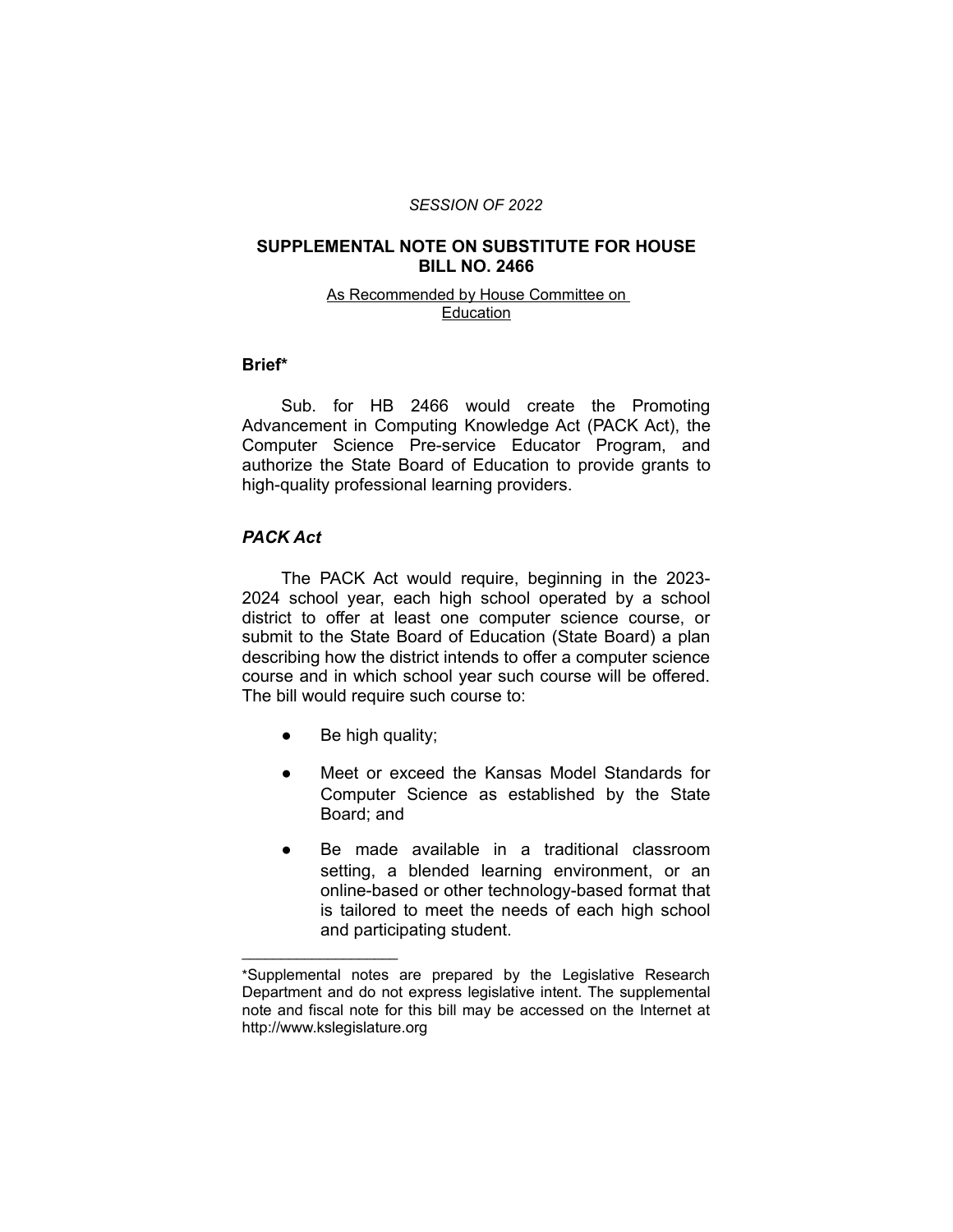The bill would require the State Board, on or before January 15, 2023, and each January 15 thereafter, to prepare and submit a report to the Governor and Legislature on the progress of the PACK Act. Such report would be required to include, but not be limited to, the following information for the immediately preceding school year:

- Number of high schools that offered one or more computer science courses;
- Number of high-quality, professional learning providers that received grants from the State Board under the bill;
- Number of teachers prepared by high-quality professional learning providers;
- Number of teachers teaching computer science courses compared to number of teachers prepared by learning providers; and
- Number of students reached by high-quality learning providers.

The bill would sunset the reporting requirements on July 1, 2025.

## *Computer Science Pre-service Educator Program*

The Computer Science Pre-service Educator Program (Program) would authorize the Kansas Board of Regents (KBOR) to provide scholarships, not to exceed \$1,000, to preservice teachers working towards a degree in elementary or secondary education and to licensed teachers who complete one course in computer science while enrolled in a state educational institution, community college, or certain not-forprofit institution of postsecondary education. The bill would require the KBOR to prioritize for receipt of scholarships those candidates from underrepresented groups and those candidates who agree to teach computer science in rural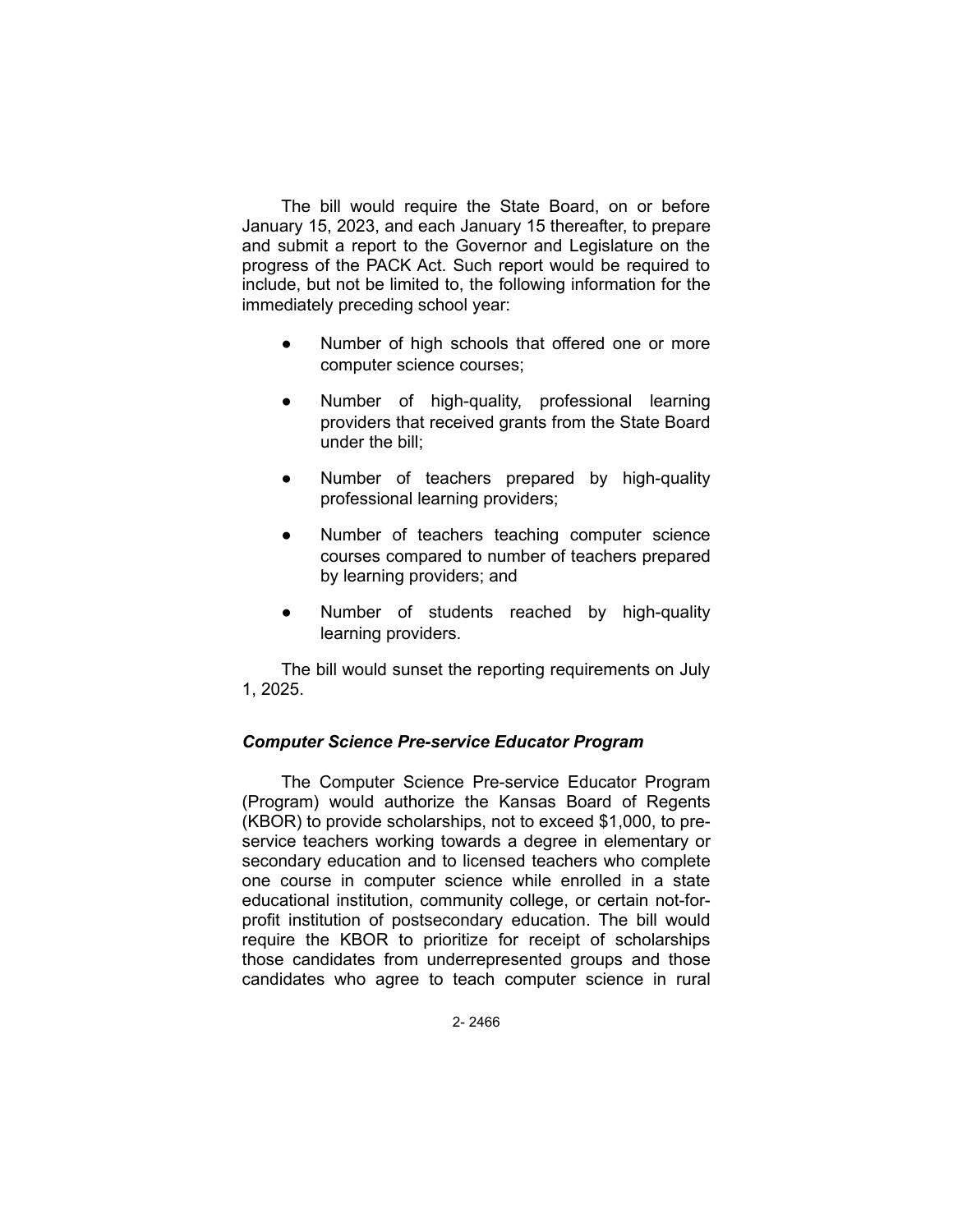schools and in schools with higher percentages of students from underrepresented groups. The bill would authorize the KBOR to coordinate with postsecondary educational institutions to develop pathways in computer science education for pre-service teachers to obtain a certification to teach computer science. The bill would require the KBOR to adopt rules and regulations necessary to implement the Program, including requirements for scholarship eligibility and applications.

## *State Board of Education Grants*

The bill would also authorize the State Board, subject to appropriations, to award grants to high-quality professional learning providers to develop and implement professional development programs for teachers to teach computer science courses. The bill would require such learning providers to submit an application to the State Board for receipt of a grant. If a grant is received, the learning provider would be required to use it for one of the following purposes:

- Providing high-quality professional learning;
- Credentialing for computer science teachers;
- Supporting computer science professional learning;
- Creating resources to support implementation of the bill;
- Student recruitment; and
- Development of teacher preparation programs.

The bill would require any such learning provider that receives a grant to provide an annual report to the State Board to include certain information. The bill would require the State Board to prioritize for the receipt of grants: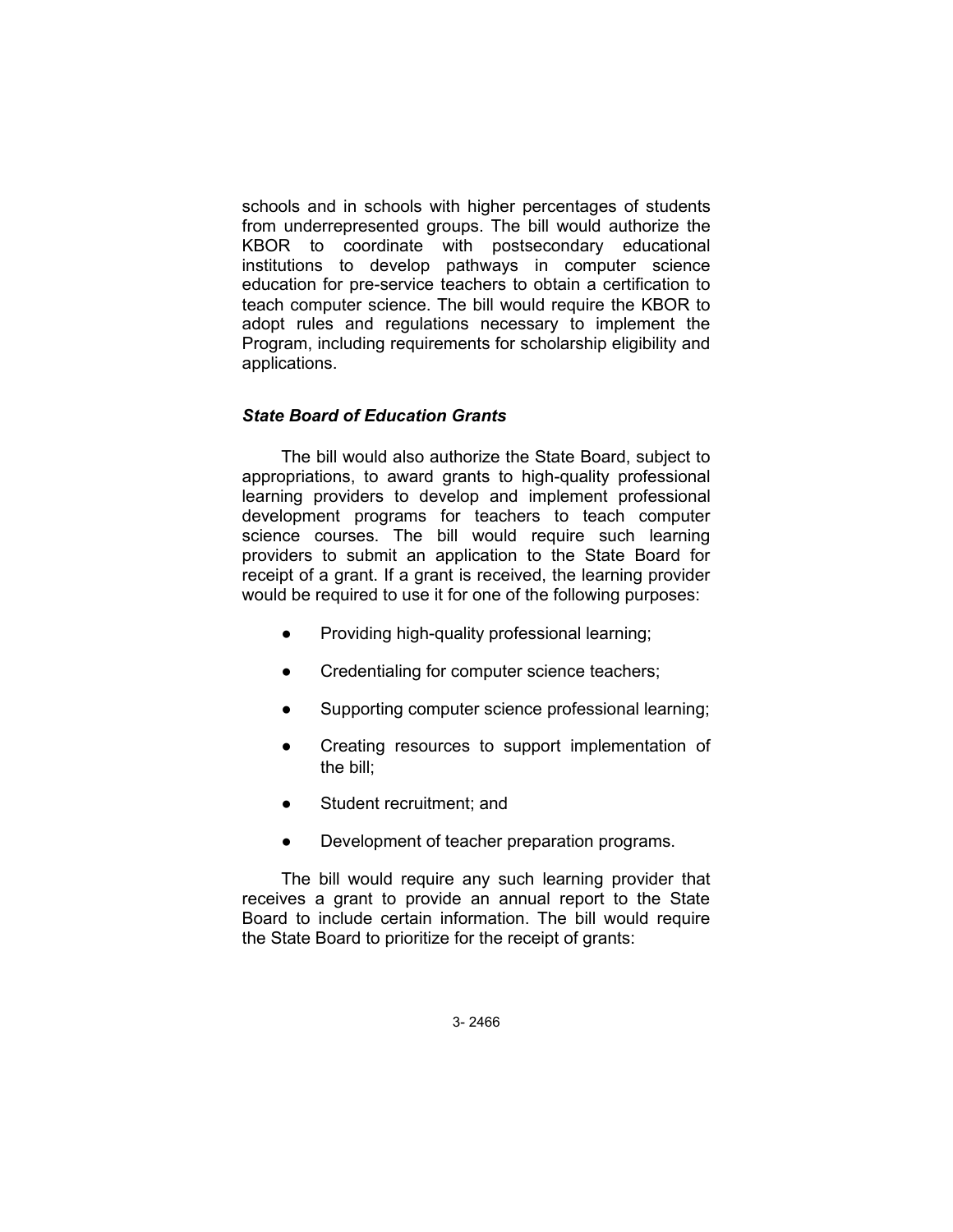- School districts that work in partnership with providers of high-quality professional learning;
- Proposals that describe strategies to enroll female students, students from marginalized racial and ethnic groups underrepresented in computer science, students eligible for free and reducedprice meals, students with disabilities, and students who are English language learners; and
- Proposals from rural or urban areas that experience difficulties providing computer science offerings.

# **Background**

HB 2466 was introduced by Representative Huebert.

# *House Committee on Education*

In the House Committee hearing on HB 2466, Representative Huebert and representatives of CODE.org, Cornerstone Data, FlagshipKansas.Tech, the Kansas Association of Community Colleges, the KBOR, and Kansas State University testified as **proponents**. Proponents generally discussed the need for Kansas students to be prepared for a workforce that requires computer science skills and the need for Kansas teachers to provide students with such skills. Proponents provided information on jobs within the technology sector that are available for Kansas graduates.

Representatives of the Kansas National Education Association, the Kansas State Department of Education, and the United School Administrators of Kansas testified as **opponents**. Opponents generally stated concerns with provisions in the bill requiring students to pass a computer science course as a requirement for graduation from high school.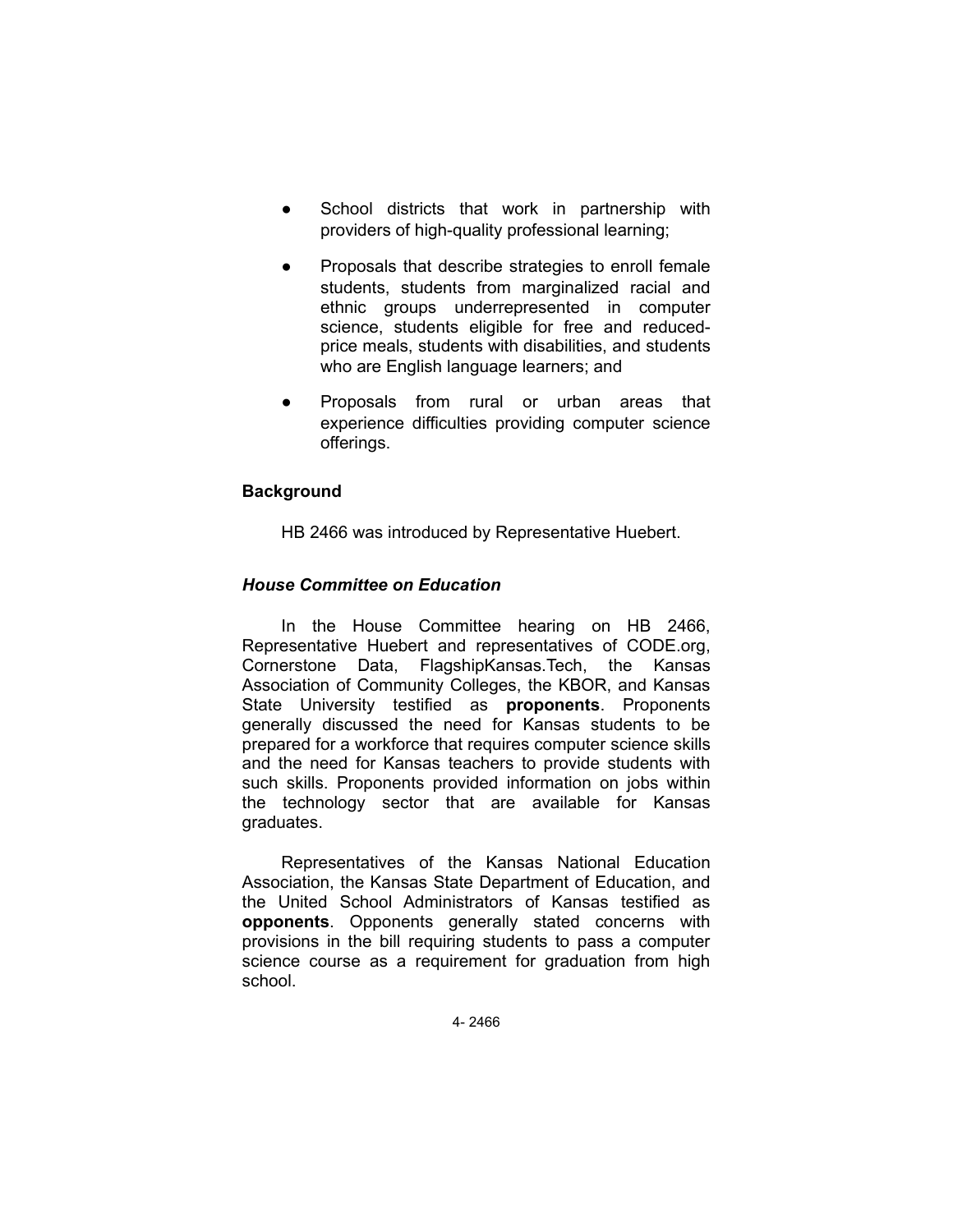Representatives of the Independent College Association and the Kansas Association of School Boards provided neutral testimony.

Written-only proponent testimony was provided by the Kansas Chamber, Wichita Regional Chamber of Commerce, and Wichita State University. Written-only opponent testimony was provided by a representative of the Kansas School Superintendents Association. Written-only neutral testimony was provided by representatives of the Kansas Parent Teacher Association and Game On for Kansas Schools.

The House Committee amended the bill to:

- Remove provisions requiring students to earn one unit of credit in an approved high school computer science course for graduation from high school;
- Remove provisions appropriating \$1.0 million dollars from the State General Fund to the Kansas State Department of Education for grants to professional learning providers;
- Remove provisions appropriating \$1.0 million dollars from the State General Fund to the KBOR for scholarships for teachers;
- Require the State Board to prepare and submit reports to the Governor and Legislature regarding progress of the PACK Act;
- Establish the Computer Science Pre-service Teacher Educator Program (Program);
- Make licensed teachers eligible for the receipt of scholarships under the Program; and
- Make eligible for the receipt of scholarships under the Program those pre-service or licensed teachers